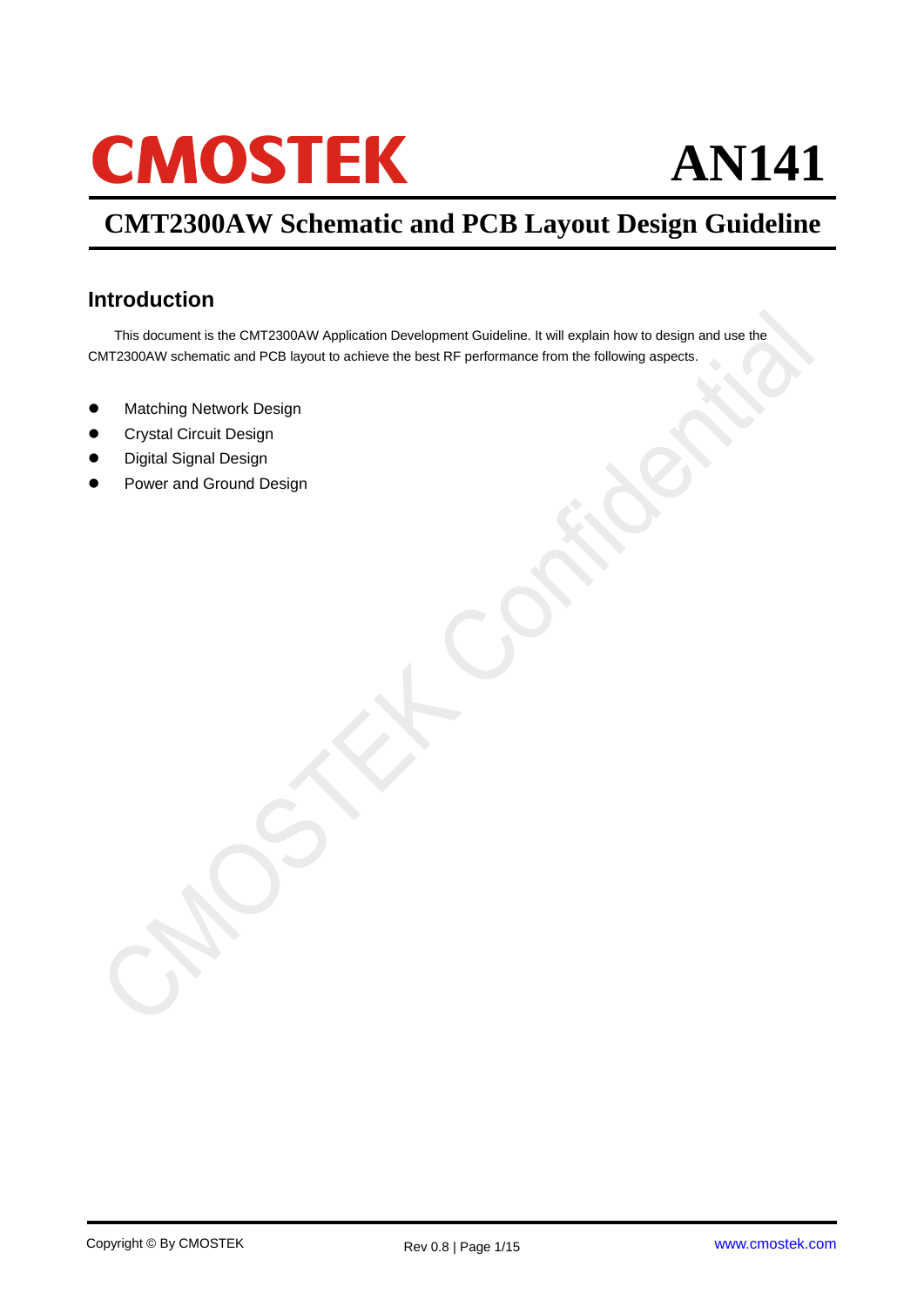## **Table of Contents**

| 4.2 |  |
|-----|--|
|     |  |
|     |  |
|     |  |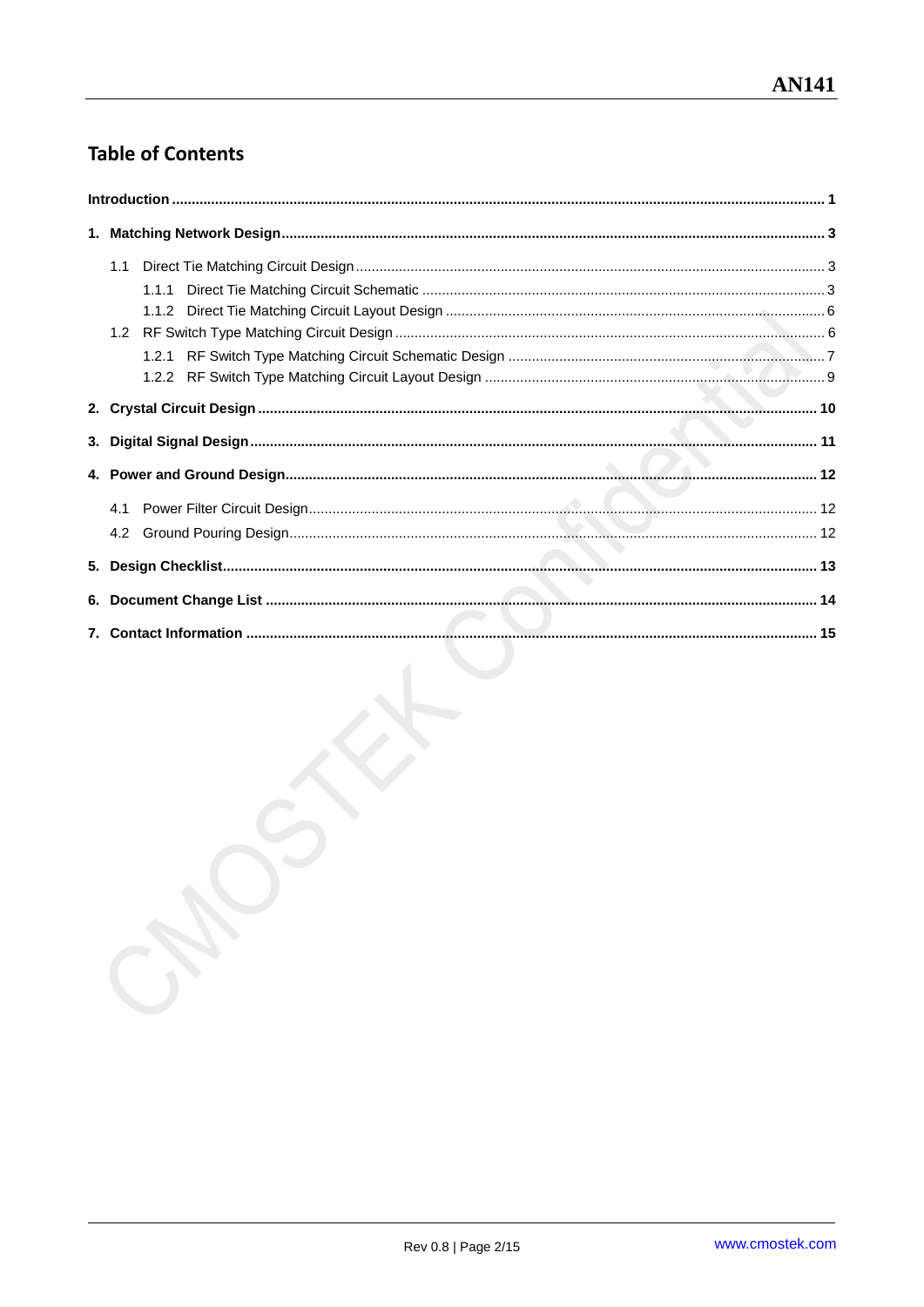## <span id="page-2-0"></span>**1. Matching Network Design**

Usually, when designing the RF matching network, several aspects should be considered. Port impedance matching must be consistent. Insertion loss should be as small as possible. The attenuation outside the pass-band is as large as possible. PA power and efficiency are as high as possible. Components counts are as few as possible.

CMOSTEK provides two matching methods, Direct Tie and Switch Type for CMT2300AW RF matching network design,

#### <span id="page-2-1"></span>**1.1 Direct Tie Matching Circuit Design**

Direct Tie matching circuit does not need RF switch. TX and RX path are directly connected to the antenna by impedance transformation. CMOSTEK Direct Tie matching optimizes the circuit structure. It uses fewer components, not only to meet the CE/FCC specification, but also to achieve high receiving sensitivity, high efficiency and high power output.



#### <span id="page-2-2"></span>**1.1.1 Direct Tie Matching Circuit Schematic**

#### **Figure 1. CMT2300AW Direct Tie Matching Circuit Schematic**

#### **Instructions**

- 1. L1 is the choke inductor.
- 2. C8-C11 is the power decoupling capacitor, so as to reduce the impact of PA output on the power supply. They can be adjusted properly according to the actual application.
- 3. C1 is the blocking capacitor. At the operating frequency, C1 and the part of the inductor of L2 form the resonance to restrain the harmonics.
- 4. Point A is the direct tie point in the figure above. The impedance is 50  $\Omega$ .
- 5. L2, C2 and L3 compose of TX matching network to achieve PA output and direct tie point impedance matching.
- 6. C6, L6, C7, L7 and L8 compose of RX balun matching network to match the receiver input impedance and direct tie point impedance, and make the received signal amplitude equal and the phase opposite at the differential input port RFIP, RFIN.
- 7. L4, C3 and L5 compose of T low pass filter matching network of 50  $\Omega$  to 50  $\Omega$ .
- 8. Y1 recommends using the 26 MHz crystal with ±20 ppm frequency tolerance. The acceptable frequency tolerance depends on the user's product link system requirements, such as frequency, channel, bandwidth, etc.
- 9. C4 and C5 are the crystal load capacitors. (Note that the Chip interior has integrated the load capacitance of about 4 pF. Taking CL=15 pF 26 MHz crystal as an example, the distributed capacitance of the crystal track is equivalent to 2 pF, C4 and C5 value is about 15\*2-4-2=24 pF.)
- 10. C12-C15 is the filter capacitor. In the case of not-optimized layout or too long route, serial ports CSB, FCSB, SDIO and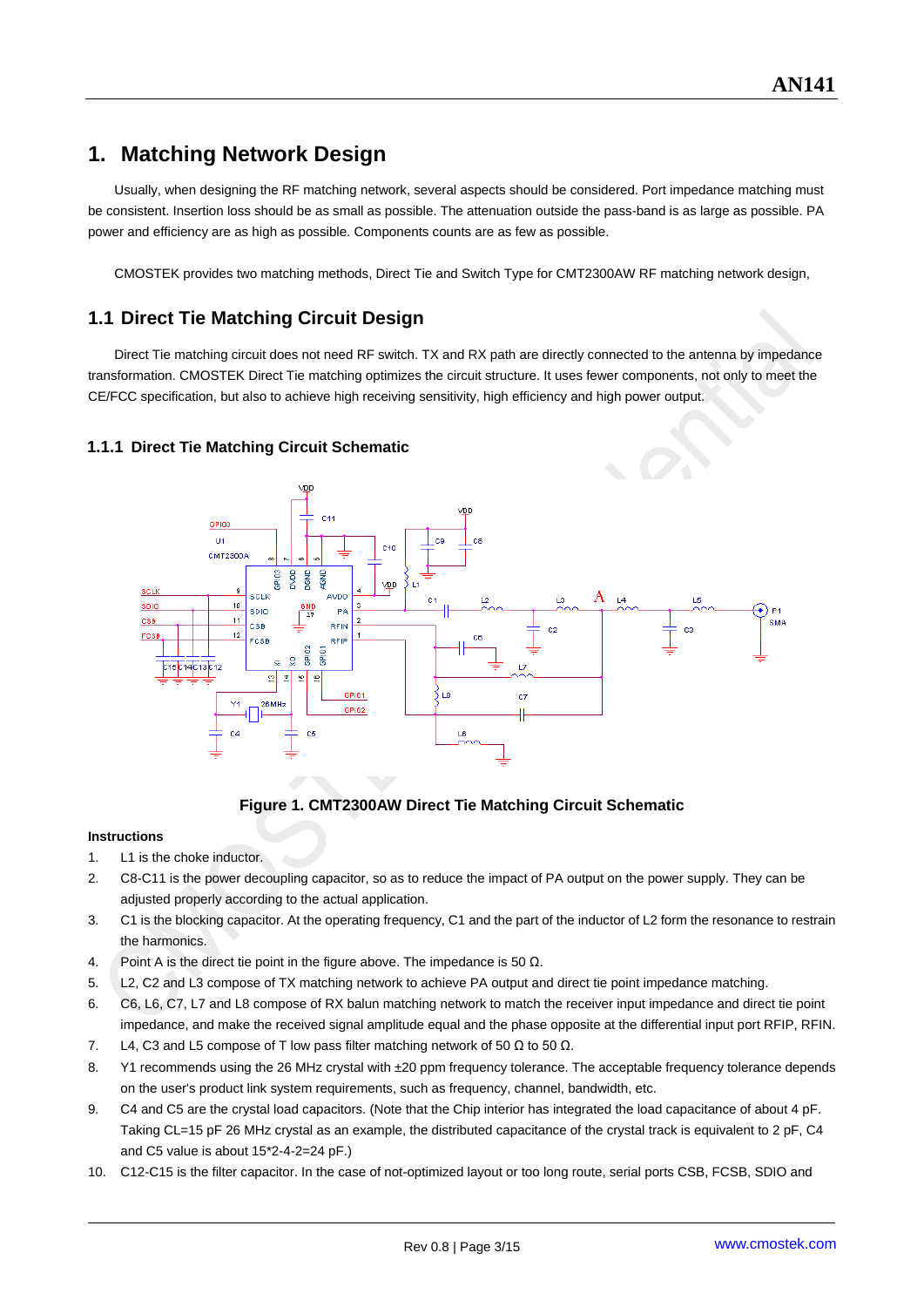SCLK are easy to be disturbed. The bigger the power output (20 dBm) and the lower the operating frequency, the greater the probability of interference. It is suggested that the capacitor (27 pF) connected to the ground is reserved near the four pins to filter out the RF interference.

Component values of Direct Tie matching circuits in each frequency band are as below. The values for+13 dBm are shown as table1. The values for +20 dBm are shown as table2.

|                                           |                                                       | <b>Component values</b>     |                             |                      |                |                 |
|-------------------------------------------|-------------------------------------------------------|-----------------------------|-----------------------------|----------------------|----------------|-----------------|
| No.                                       | <b>Descriptions</b>                                   | <b>433 MHz</b><br>$+13$ dBm | <b>868 MHz</b><br>$+13$ dBm | 915 MHz<br>$+13$ dBm | <b>Unit</b>    | <b>Supplier</b> |
| C <sub>1</sub>                            | $±5\%$ , 0603 NP0, 50 V                               | 15                          | 22                          | 22                   | pF             | N)              |
| C <sub>2</sub>                            | ±5%, 0603 NP0, 50 V                                   | 5.6                         | 6.2                         | 6.2                  | pF             |                 |
| C <sub>3</sub>                            | ±5%, 0603 NP0, 50 V                                   | 7.5                         | 3.6                         | 3.3                  | pF             |                 |
| C <sub>4</sub>                            | ±5%, 0603 NP0, 50 V                                   | 24                          | 24                          | 24                   | pF             |                 |
| C <sub>5</sub>                            | ±5%, 0603 NP0, 50 V                                   | 24                          | 24                          | 24                   | рF             |                 |
| C <sub>6</sub>                            | ±5%, 0603 NP0, 50 V                                   | 4.7                         | $2.2^{\circ}$               | 2.2                  | pF             |                 |
| C7                                        | ±5%, 0603 NP0, 50 V                                   | 4.7                         | 2.2                         | 2.2                  | pF             |                 |
| C <sub>8</sub><br>$±5\%$ , 0603 NP0, 50 V |                                                       | 4.7                         |                             |                      | <b>uF</b>      |                 |
| C <sub>9</sub>                            | ±5%, 0603 NP0, 50 V<br>470                            |                             |                             |                      | pF             |                 |
| C10                                       | $±5\%$ , 0603 NP0, 50 V                               | 0.1                         |                             | uF                   |                |                 |
| C11                                       | ±5%, 0603 NP0, 50 V                                   | 0.1                         |                             | <b>uF</b>            |                |                 |
| L1                                        | ±5%, 0603multilayer chip inductor                     | 180                         | 100                         | 100                  | nH             | Sunlord         |
| L2                                        | ±5%, 0603 multilayer chip inductor                    | 56                          | 10                          | 8.2                  | nH             | Sunlord         |
| L3                                        | ±5%, 0603 multilayer chip inductor                    | 39                          | 8.2                         | 6.8                  | nH             | Sunlord         |
| L4                                        | ±5%, 0603 multilayer chip inductor                    | 18                          | 10                          | 8.2                  | nH             | Sunlord         |
| L5                                        | ±5%, 0603 multilayer chip inductor                    | 18                          | 10                          | 8.2                  | nH             | Sunlord         |
| L <sub>6</sub>                            | ±5%, 0603 multilayer chip inductor                    | 27                          | 15                          | $12 \overline{ }$    | nH             | Sunlord         |
| L7                                        | ±5%, 0603 multilayer chip inductor                    | 27                          | 15                          | $12 \overline{ }$    | nH             | Sunlord         |
| L8                                        | ±5%, 0603 multilayer chip inductor                    | 68<br>12<br>12              |                             | nH                   | Sunlord        |                 |
| Y1                                        | $±10$ ppm, SMD32 $*25$ mm                             |                             | 26                          |                      | <b>MHz</b>     | <b>EPSON</b>    |
| U <sub>1</sub>                            | CMT2300AW, Ultra Low Power Sub-1GHz RF<br>Transceiver |                             |                             |                      | <b>CMOSTEK</b> |                 |

#### **Table 1. CMT2300AW Direct Tie BOM for +13dBm**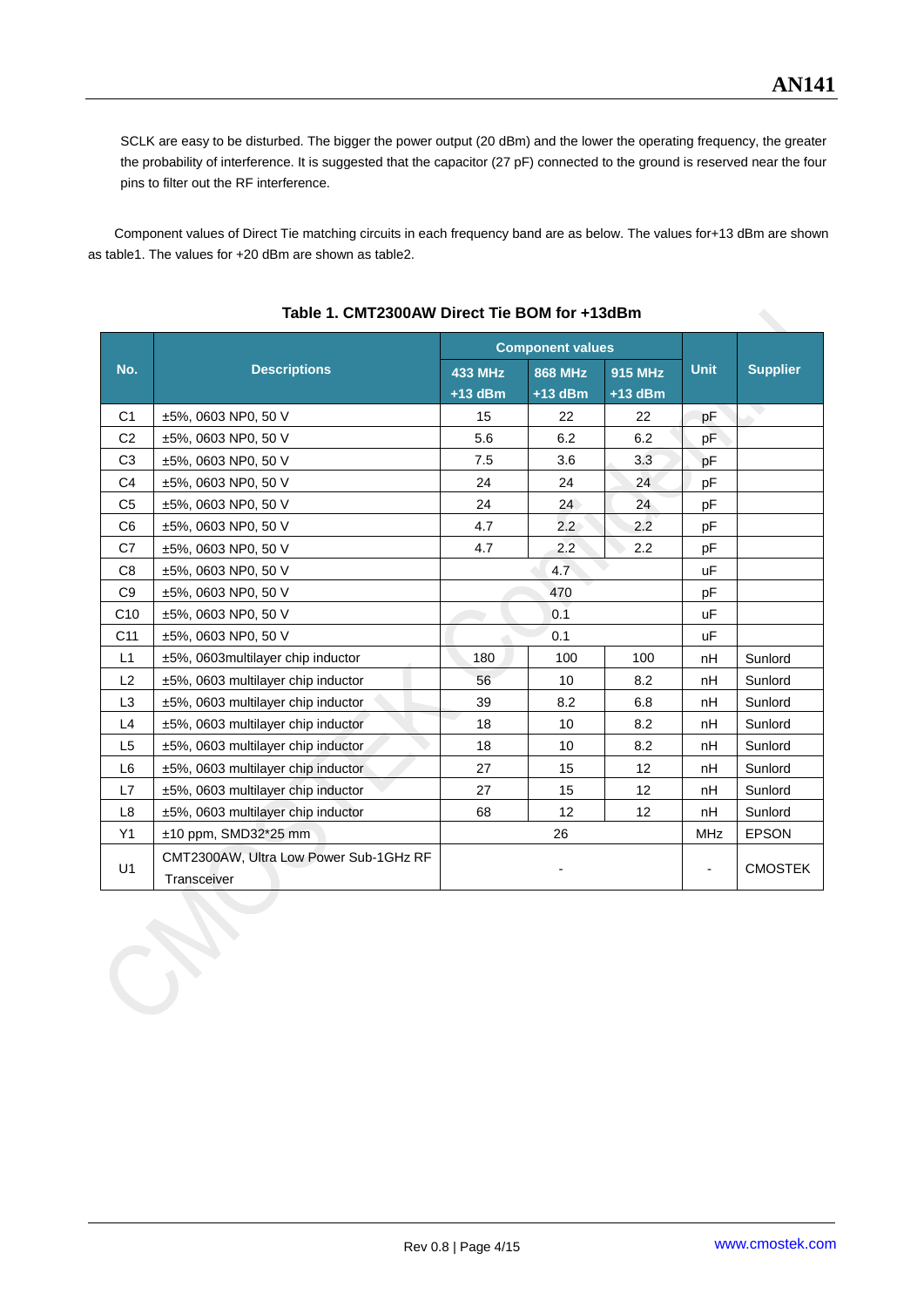|                                        |                                                       | <b>Component values</b> |                |                |              |                 |
|----------------------------------------|-------------------------------------------------------|-------------------------|----------------|----------------|--------------|-----------------|
| No.                                    | <b>Descriptions</b>                                   | <b>433 MHz</b>          | <b>868 MHz</b> | <b>915 MHz</b> | <b>Unit</b>  | <b>Supplier</b> |
|                                        |                                                       | $+20dBm$                | $+20dBm$       | $+20$ dBm      |              |                 |
| C <sub>1</sub>                         | $±5\%$ , 0603 NP0, 50 V                               | 15                      | 18             | 18             | pF           |                 |
| C <sub>2</sub>                         | ±5%, 0603 NP0, 50 V                                   | 3                       | 3.6            | 3.6            | pF           |                 |
| C <sub>3</sub>                         | ±5%, 0603 NP0, 50 V                                   | 6.2                     | 3.3            | 3.3            | pF           |                 |
| C <sub>4</sub>                         | ±5%, 0402 NP0, 50 V                                   | 24                      | 24             | 24             | pF           |                 |
| C <sub>5</sub>                         | ±5%, 0402 NP0, 50 V                                   | 24                      | 24             | 24             | pF           |                 |
| C <sub>6</sub>                         | ±5%, 0603 NP0, 50 V                                   | 4.7                     | $\overline{2}$ | 1.8            | pF           |                 |
| C <sub>7</sub>                         | ±5%, 0603 NP0, 50 V                                   | 4.7                     | $\overline{2}$ | 1.8            | рF           |                 |
| C <sub>8</sub>                         | ±5%, 0603 NP0, 50 V                                   |                         | 4.7            |                | uΕ           |                 |
| C <sub>9</sub>                         | ±5%, 0603 NP0, 50 V                                   | 470                     |                |                | pF           |                 |
| C <sub>10</sub>                        | ±5%, 0603 NP0, 50 V                                   | 0.1                     |                |                | uF           |                 |
| C <sub>11</sub>                        | ±5%, 0603 NP0, 50 V                                   | 0.1                     |                |                | uF           |                 |
| C <sub>12</sub>                        | ±5%, 0402 NP0, 50 V                                   | 27                      |                | pF             |              |                 |
| C <sub>13</sub>                        | ±5%, 0402 NP0, 50 V                                   |                         | 27             |                |              |                 |
| C <sub>14</sub><br>±5%, 0402 NP0, 50 V |                                                       |                         | 27             |                | pF           |                 |
| C <sub>15</sub>                        | ±5%, 0402 NP0, 50 V                                   |                         | 27             |                | pF           |                 |
| L1                                     | ±5%, 0603 multilayer chip inductor                    | 100<br>100<br>180       |                | nH             | Sunlord      |                 |
| L2                                     | ±5%, 0603 multilayer chip inductor                    | 22                      | 12             | 12             | nH           | Sunlord         |
| L <sub>3</sub>                         | ±5%, 0603 multilayer chip inductor                    | 15 pF                   | 15             | 15             | nH           | Sunlord         |
| L4                                     | ±5%, 0603 multilayer chip inductor                    | 33                      | 6.2            | 6.2            | nH           | Sunlord         |
| L <sub>5</sub>                         | ±5%, 0603 multilayer chip inductor                    | 33                      | 6.2            | 6.2            | nH           | Sunlord         |
| L <sub>6</sub>                         | ±5%, 0603 multilayer chip inductor                    | 27                      | 15             | 15             | nH           | Sunlord         |
| L7                                     | ±5%, 0603 multilayer chip inductor                    | 27                      | 15             | 15             | nH           | Sunlord         |
| L <sub>8</sub>                         | ±5%, 0603 multilayer chip inductor                    | 68                      | 12             | 12             | nH           | Sunlord         |
| Y1                                     | $±10$ ppm, SMD32 $*25$ mm                             | 26                      |                | <b>MHz</b>     | <b>EPSON</b> |                 |
| U1                                     | CMT2300AW, Ultra Low Power Sub-1GHz RF<br>Transceiver |                         |                |                | ٠            | <b>CMOSTEK</b>  |

**Table 2. CMT2300AW Direct Tie BOM for +20dBm**

It is recommended that the users refer to CMOSTEK Direct Tie matching design. The network between TX and RX to Direct Tie point uses the same value component as Table1 or Table2. The antenna matching filter network (L4, C3 and L5) needs to adjust the order of the filter and component values according to the antenna impedance, cost requirements, whether to meet the requirements of the CE/FCC specification and other factors. If the board area is limited, it is recommended that L1-L8 use the high Q multilayer 0603 inductors (such as Sunlord SDCL1608 Series), but the capacitor can be used in the 0402 package.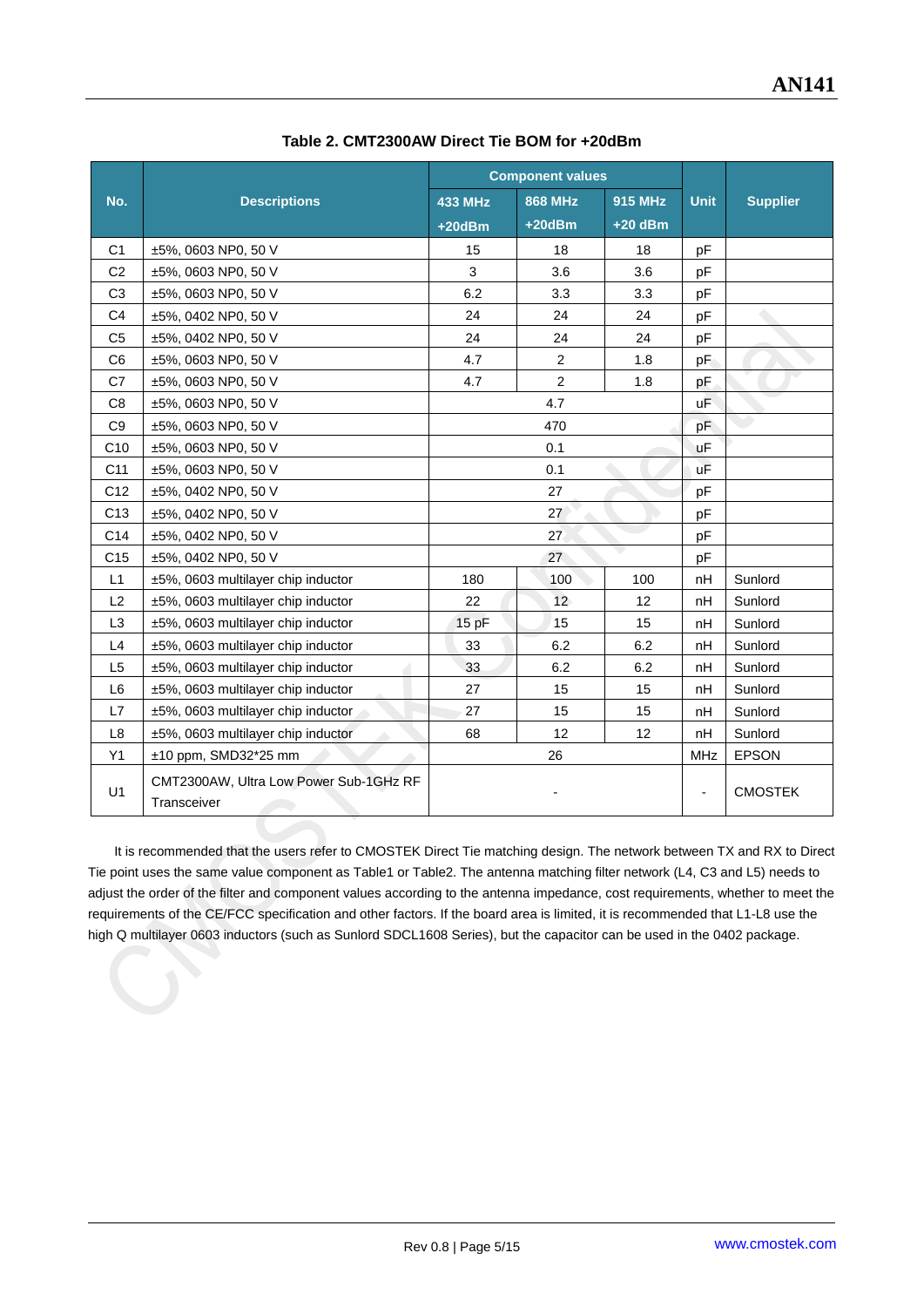#### <span id="page-5-0"></span>**1.1.2 Direct Tie Matching Circuit Layout Design**

CMOSTEK Direct Tie matching layout uses the two layers design.



**Figure 2. CMT2300AW Direct Tie PCB Layout**

#### **Instructions**:

- 1. RF track is short and straight as far as possible to reduce the loss of RF signal input and output.
- 2. RF routing should be as smooth as possible to reduce the reflection because of impedance fluctuation on the transmission line. The routing impedance between L2 to P1 is 50 Ω above. In the reference design, double board material is FR4, dielectric constant Er is 4.6, copper plate thickness is 1 oz, and PCB thickness is 0.8 mm. When the width of the transmission line is about 1mm, and the gap between the transmission line and GND is 0.35 mm, the transmission line impedance is 50 Ω.
- 3. Try not to have the screen printing on the RF routing. The screen printing will affect the transmission line impedance
- 4. Place the L1 as close as possible to the PA pin. Try to place the adjacent inductors orthogonally as much as possible to reduce the coupling.
- 5. The branch network of the Direct Tie connection point should be as short as possible as shown in above figure (C2, L7 and C7 connected part).
- 6. RF routing, crystal oscillator circuit and the adjacent layer underneath IC should have the complete GND pouring.
- 7. The routing between TX and RX should be isolated by the GND network.

#### <span id="page-5-1"></span>**1.2 RF Switch Type Matching Circuit Design**

Switch Type matching circuit need to use RF switch to switch the antenna to the TX and RX channel. Compared with Direct Tie matching, Switch Type matching isolation is high between the transmitting and receiving channel. It is easy to achieve the matching.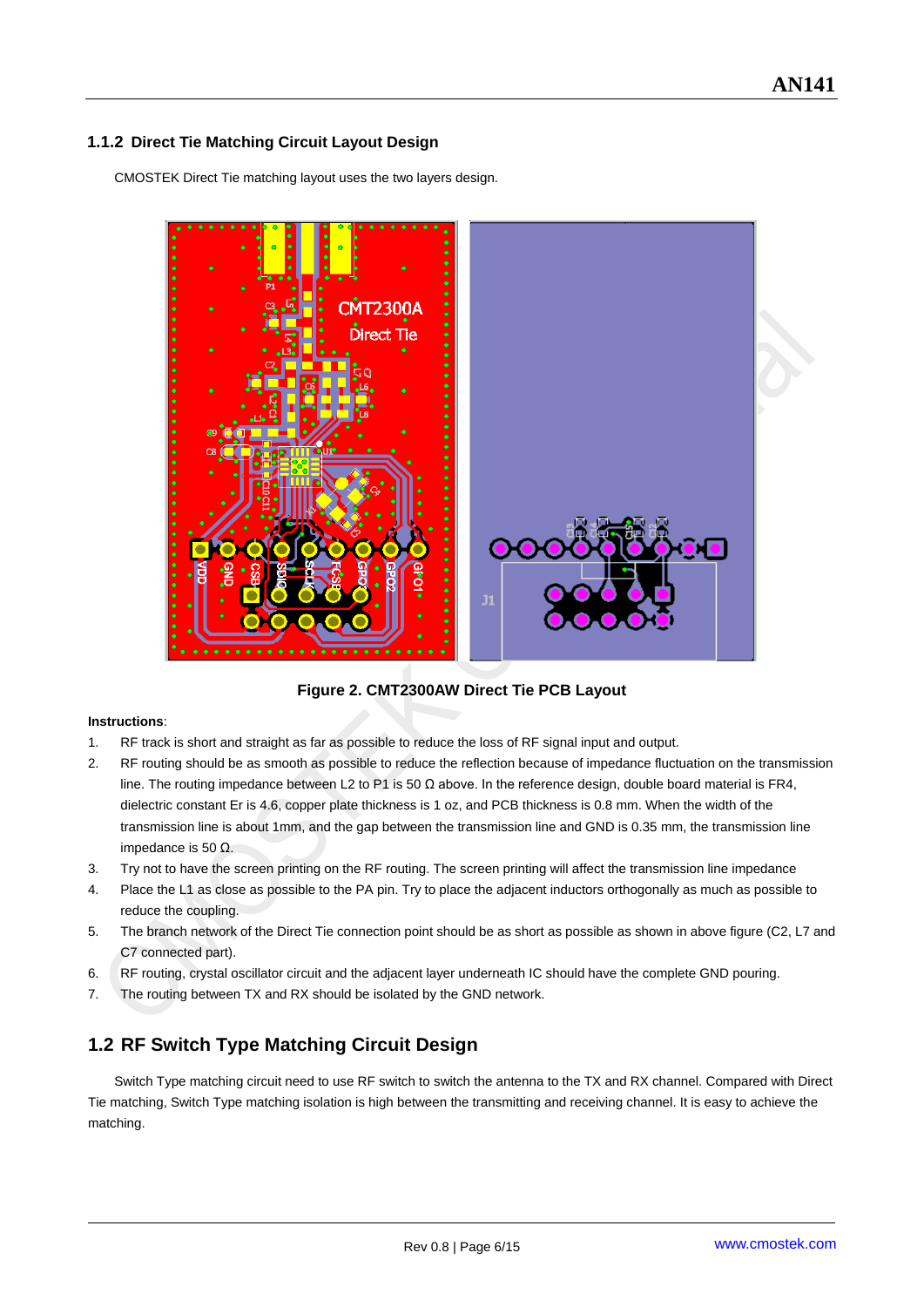

#### <span id="page-6-0"></span>**1.2.1 RF Switch Type Matching Circuit Schematic Design**

#### **Figure 3. CMT2300AW RF Switch Type Matching Circuit Schematic**

- 1. L1 is the choke inductor.
- 2. C10-C14 is the power decoupling capacitor to reduce the impact of PA output on the power supply.
- 3. C1 is the blocking capacitor. At the operating frequency, C1 and the part of the inductor of L2 form the resonance to restrain the harmonics.
- 4. C8 and C9 are the coupling capacitors.
- 5. L2, C2 and C5 make the PA output impedance match RF switch J2 pin impedance.
- 6. C6, L6, C7, L7 and L8 compose of RX balun matching network to match the receiver input impedance and RF Switch J3 pin impedance, and make the received signal amplitude equal and the phase opposite at the differential input port RFIP and RFIN.
- 7. L3,C3,L4,C4 and L5 compose of the low pass filter to match the antenna impedance and the RF Switch J1 pin impedance to restrain the harmonics.
- 8. Y1 recommends using the 26 MHz crystal with ±20 ppm frequency tolerance. The acceptable frequency tolerance depends on the user's product link system requirements, such as frequency, channel, bandwidth, etc.
- 9. R1 and R2 are the limiting resistors.
- 10. C15 and C16 are the crystal load capacitors. (Note that the Chip interior has integrated the load capacitance of about 4 pF. Taking CL=15 pF 26 MHz crystal as an example, the distributed capacitance of the crystal track is equivalent to 2 pF, C15 and C16 value is about 15\*2-4-2=24 pF.)
- 11. C17 and C18 are the filter capacitors to filter the stray signal on the antenna switch.
- 12. C19-C22 is the filter capacitor. In the case of not-optimized layout or too long route, serial port CSB, FCSB, SDIO and SCLK are easy to be disturbed. The bigger the power output (20 dBm) and the lower the operating frequency, the greater the probability of interference. It is suggested that the capacitor (27 pF) connected to the ground is reserved near the four pins to filter out the RF interference.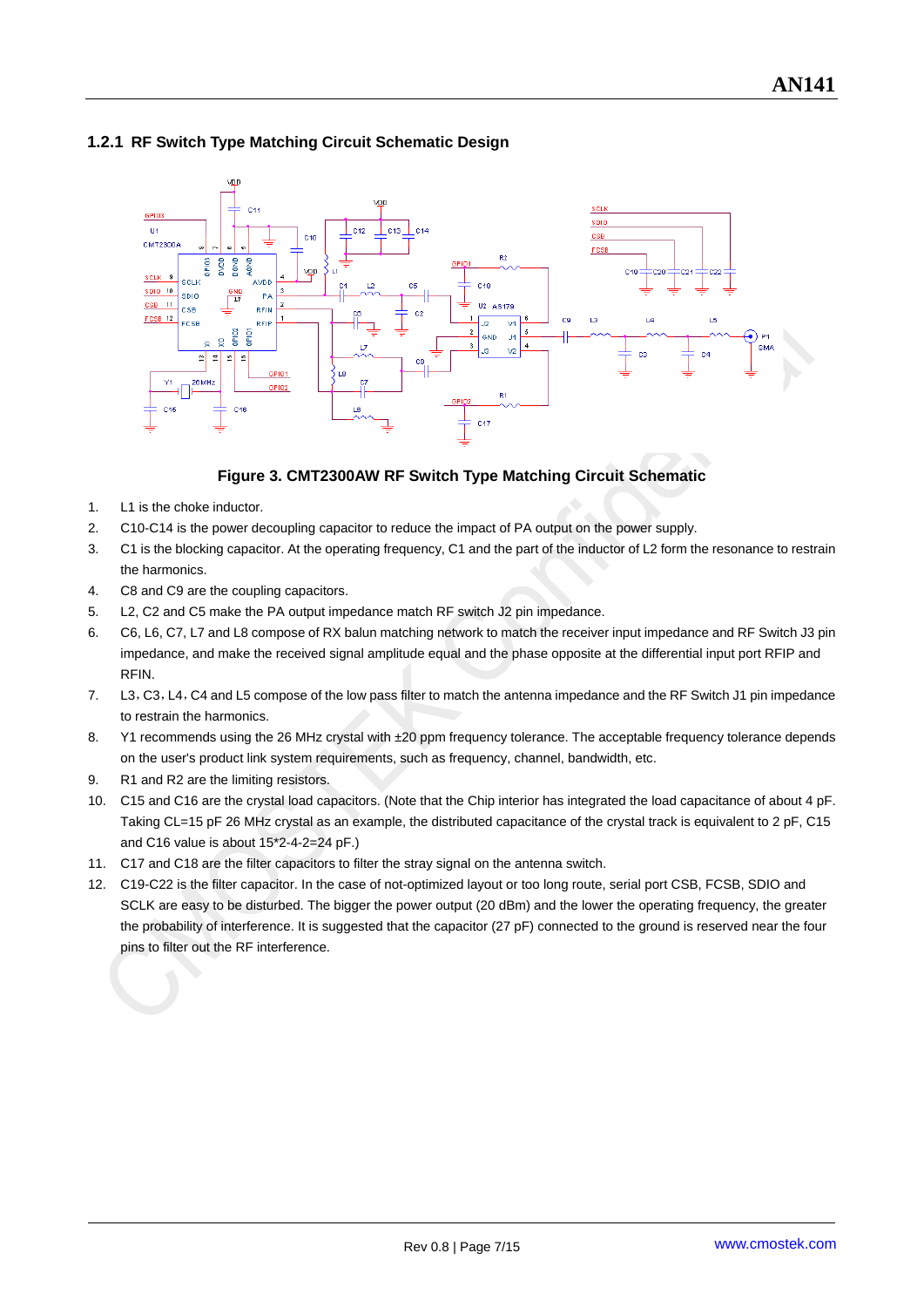|                                    |                                                       |                | <b>Component Values</b> |                          |                 |
|------------------------------------|-------------------------------------------------------|----------------|-------------------------|--------------------------|-----------------|
| No.                                | <b>Descriptions</b>                                   | <b>434 MHz</b> | 868 / 915 MHz           | <b>Unit</b>              | <b>Supplier</b> |
|                                    |                                                       | $+20$ dBm      | +20 dBm                 |                          |                 |
| C1                                 | $±5\%$ , 0402 NP0, 50 V                               | 15             | 15                      | pF                       |                 |
| C <sub>2</sub>                     | ±5%, 0402 NP0, 50 V                                   | 10             | 3.9                     | pF                       |                 |
| C <sub>3</sub>                     | ±5%, 0402 NP0, 50 V                                   | 8.2            | 2.7                     | pF                       |                 |
| C <sub>4</sub>                     | ±5%, 0402 NP0, 50 V                                   | 8.2            | 2.7                     | pF                       |                 |
| C <sub>5</sub>                     | ±5%, 0402 NP0, 50 V                                   | 18 nH          | 220                     | pF                       |                 |
| C <sub>6</sub>                     | ±5%, 0402 NP0, 50 V                                   | 4.7            | $\boldsymbol{2}$        | pF                       |                 |
| C7                                 | ±5%, 0402 NP0, 50 V                                   | 4.7            | 2                       | pF                       |                 |
| C <sub>8</sub>                     | ±5%, 0402 NP0, 50 V                                   | 220            | 220                     | uF.                      |                 |
| C <sub>9</sub>                     | ±5%, 0402 NP0, 50 V                                   | 220            | 220                     | pF                       |                 |
| C <sub>10</sub>                    | ±5%, 0402 NP0, 50 V                                   |                | 0.1                     | uF                       |                 |
| C11                                | ±5%, 0402 NP0, 50 V                                   |                | 0.1<br>$\triangle$      | uF                       |                 |
| C <sub>12</sub>                    | ±5%, 0402 NP0, 50 V                                   |                | 470                     | pF                       |                 |
| C <sub>13</sub>                    | ±5%, 0402 NP0, 50 V                                   |                | 2200                    | pF                       |                 |
| C14                                | ±5%, 0402 NP0, 50 V                                   | 4.7            |                         | uF                       |                 |
| C <sub>15</sub>                    | ±5%, 0402 NP0, 50 V                                   | 24             | 24                      | pF                       |                 |
| C <sub>16</sub>                    | ±5%, 0402 NP0, 50 V                                   | 24             | 24                      | pF                       |                 |
| C17                                | ±5%, 0402 NP0, 50 V                                   | 10             | 10                      | pF                       |                 |
| C <sub>18</sub>                    | ±5%, 0402 NP0, 50 V                                   | 10             | 10                      | pF                       |                 |
| C <sub>19</sub>                    | ±5%, 0402 NP0, 50 V                                   |                | 27                      | pF                       |                 |
| C <sub>20</sub>                    | ±5%, 0402 NP0, 50 V                                   |                | 27                      | pF                       |                 |
| C <sub>21</sub>                    | ±5%, 0402 NP0, 50 V                                   | 27             |                         | pF                       |                 |
| C <sub>22</sub>                    | ±5%, 0402 NP0, 50 V                                   |                | 27                      | pF                       |                 |
| L1                                 | ±5%, 0603 multilayer chip inductor                    | 180            | 100                     | nH                       | Sunlord         |
| L2                                 | ±5%, 0402 multilayer chip inductor                    | 27             | 6.8                     | nH                       | Sunlord         |
| L <sub>3</sub>                     | ±5%, 0402 multilayer chip inductor                    | 18             | 12                      | nH                       | Sunlord         |
| L4                                 | ±5%, 0402 multilayer chip inductor                    | 33             | 22                      | nH                       | Sunlord         |
| L <sub>5</sub>                     | ±5%, 0402 multilayer chip inductor                    | 15             | 10                      | nH                       | Sunlord         |
| L <sub>6</sub>                     | ±5%, 0402 multilayer chip inductor                    | 27             | 12                      | nH                       | Sunlord         |
| L7                                 | ±5%, 0402 multilayer chip inductor                    | 27             | 12                      | nH                       | Sunlord         |
| L8                                 | ±5%, 0402 multilayer chip inductor                    | 68             | 18                      | nH                       | Sunlord         |
| Y1                                 | ±10 ppm, SMD32*25 mm<br>26                            |                |                         | MHz                      | <b>EPSON</b>    |
| U1                                 | CMT2300AW, Ultra Low Power Sub-1GHz RF<br>Transceiver |                |                         | $\overline{\phantom{a}}$ | <b>CMOSTEK</b>  |
| U <sub>2</sub>                     | AS179, PHEMT GaAs IC SPDT Switch                      |                | $\overline{a}$          | $\overline{\phantom{a}}$ | <b>SKYWORKS</b> |
| R <sub>1</sub>                     | ±5%, 0402, 1/16W                                      |                | 2.2                     | kΩ                       |                 |
| R <sub>2</sub><br>±5%, 0402, 1/16W |                                                       | 2.2            |                         | kΩ                       |                 |

**Table 3. CMT2300AW RF Switch Type BOM for +20dBm**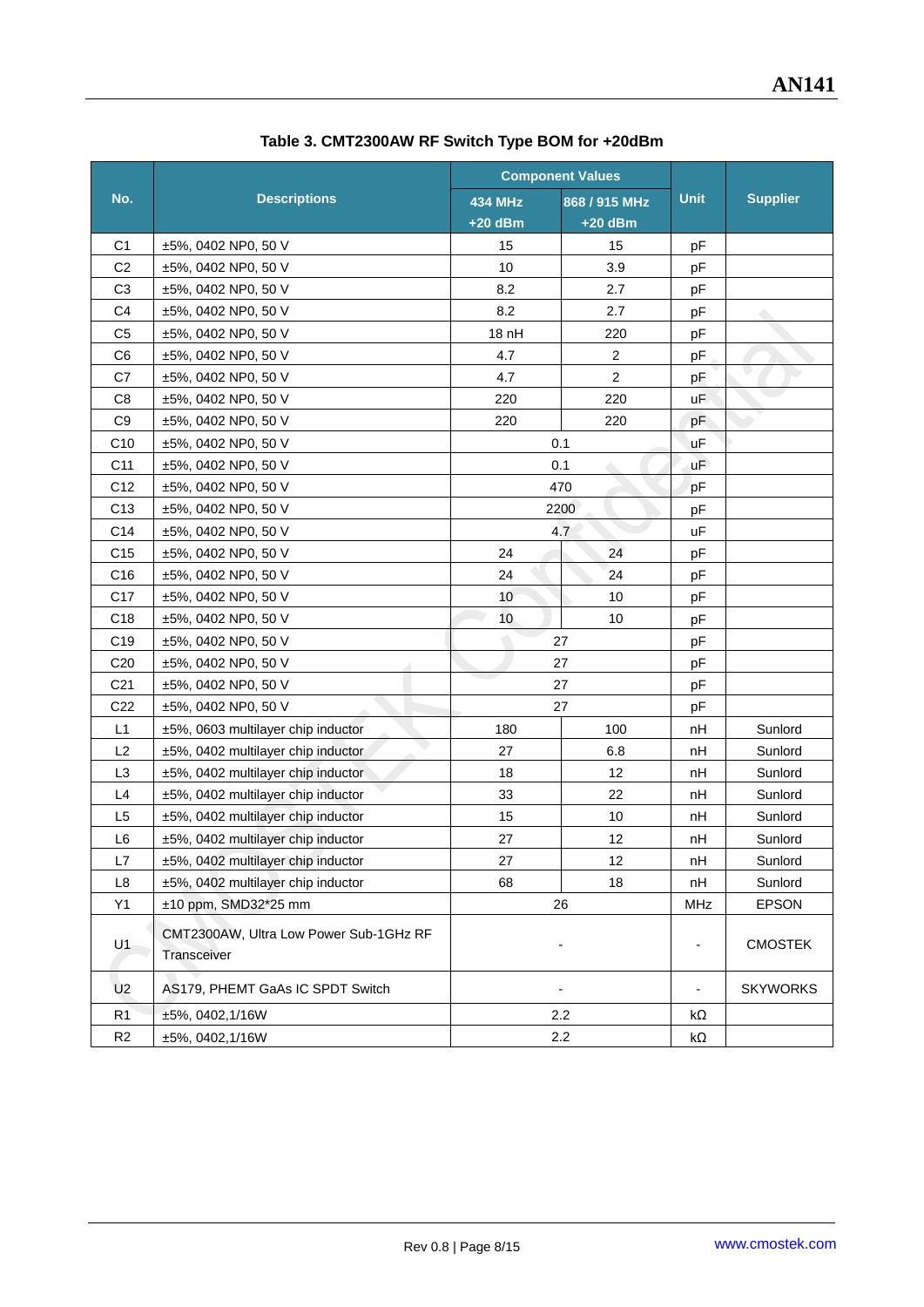#### <span id="page-8-0"></span>**1.2.2 RF Switch Type Matching Circuit Layout Design**

CMT2300AW RF Switch Type matching layout uses the two layers design.



**Figure 4. CMT2300AW RF Switch Type PCB Layout**

#### **Instructions**:

- 1. RF track is short and straight as far as possible to reduce the loss of RF signal input and output.
- 2. RF routing should be as smooth as possible to reduce the reflection because of impedance fluctuation on the transmission line. The routing impedance between L2 to P1 is 50  $Ω$  above. In the reference design, double board material is FR4, dielectric constant Er is 4.6, copper plate thickness is 1 oz, and PCB thickness is 0.8 mm. When the width of the transmission line is about 1 mm, and the gap between the transmission line and GND is 0.35 mm, the transmission line impedance is 50 Ω.
- 3. Try not to have the screen printing on the RF routing. The screen printing will affect the transmission line impedance
- 4. Place the L1 as close as possible to the PA pin. Adjacent inductors are placed orthogonally as far as possible to reduce the coupling.
- 5. RF routing, crystal oscillator circuit and the adjacent layer underneath IC should have the complete GND pouring.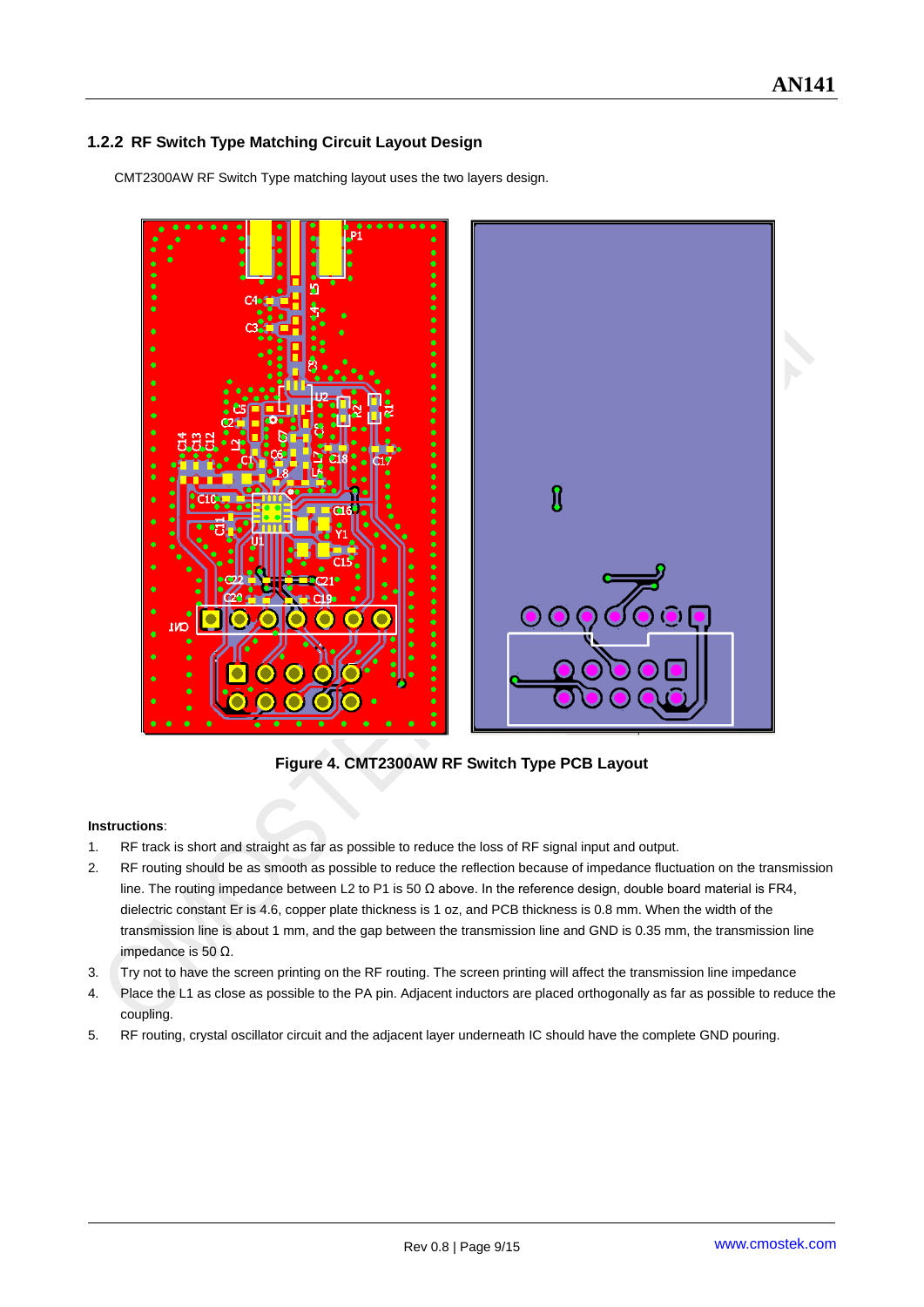## <span id="page-9-0"></span>**2. Crystal Circuit Design**

Recommend using the following crystal specifications:

#### **Table 4. Crystal Specifications**

| <b>Parameter</b>                 | <b>Symbol</b>     | <b>Condition</b> | Min. | Typ. | Max. | <b>Unit</b> |
|----------------------------------|-------------------|------------------|------|------|------|-------------|
| Crystal frequency <sup>[1]</sup> | $F_{\text{XTAL}}$ |                  |      | 26   |      | <b>MHz</b>  |
| Frequency accuracy <sup>2]</sup> |                   |                  |      | ±20  |      | ppm         |
| Load capacitance                 | $C_{\text{LOAD}}$ |                  |      | 15   |      | pF          |
| Equivalent resistance            | Rm                |                  |      | 60   |      | Ω           |
| Crystal starting time [3]        | t <sub>XTAL</sub> |                  |      | 400  |      | <b>us</b>   |
| Notes:                           |                   |                  |      |      |      |             |

[1]. CMT2300AW supports the external 26 MHz clock source to drive XI pin directly by coupling capacitor. Note that the signal amplitude should be limited between 0.3 V and 0.7 V.

[2]. Frequency accuracy tolerance includes: (1) initial tolerance; (2) crystal load; (3) aging; and (4) temperature variation.

[3]. This parameter is related to the crystal itself.

#### **Considerations**:

- 1. The crystal should be as close as possible to the IC to reduce the parasitic capacitance caused by the routing and reduce the frequency deviation.
- 2. The crystal should be as far away as the PA output, the antenna and the digital line, and the ground should be designed around the crystal as much as possible. These can effectively reduce the possibility that the crystal is disturbed.
- 3. If using the 49S plug-in crystal or columnar crystal, the metal shell should be grounded.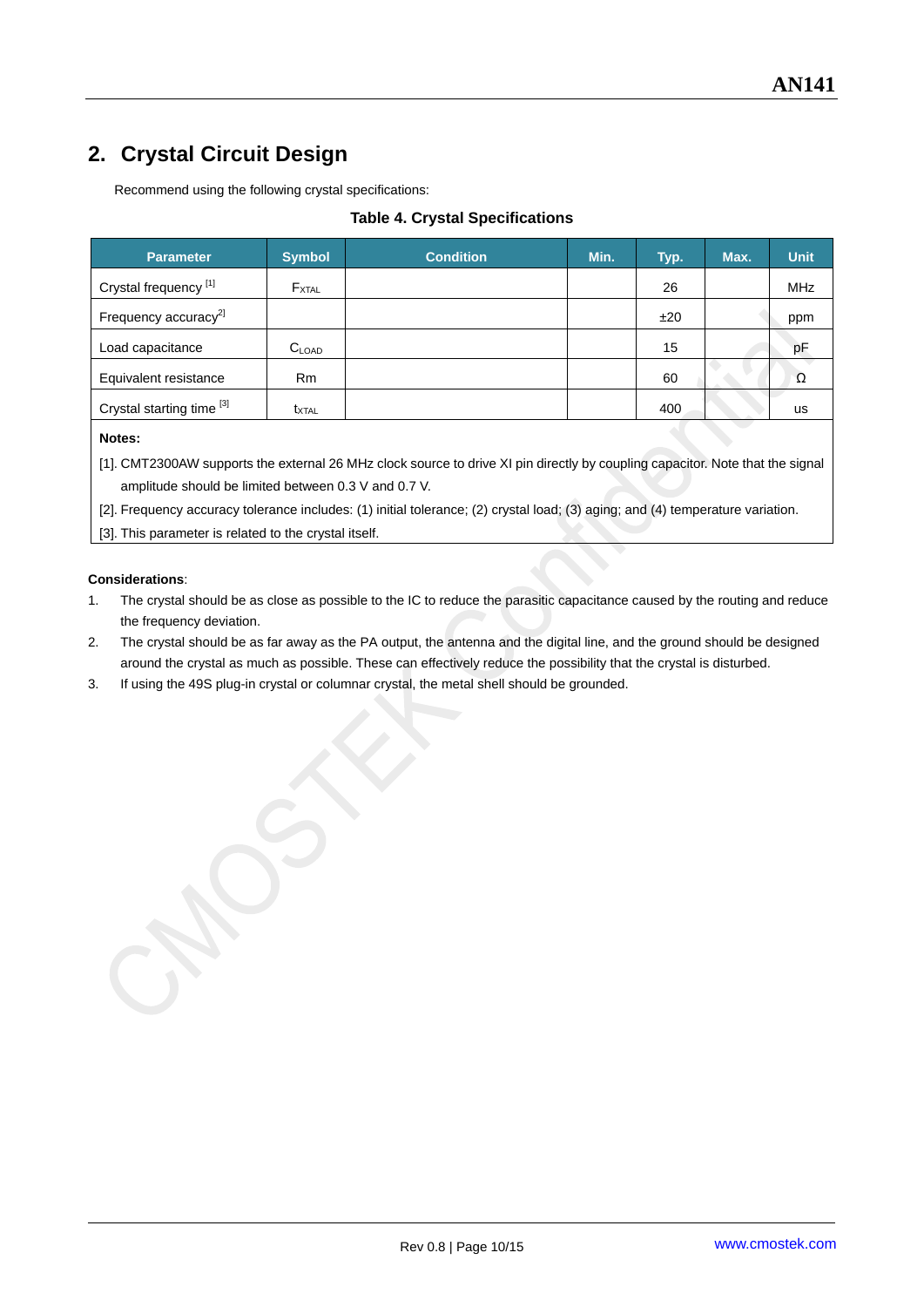## <span id="page-10-0"></span>**3. Digital Signal Design**

Digital signal (including serial port and GPIO port) routing considerations are as follows:

- 1. The digital signal should be as far away from the crystal and RF routing.
- 2. The digital signal should be surrounded by ground pouring as far as possible to reduce the crosstalk with each other.
- 3. In the case of not-optimized layout or too long route, serial port CSB, FCSB, SDIO and SCLK are easy to be disturbed. The bigger the power output (20 dBm) and the lower the operating frequency, the greater the probability of interference.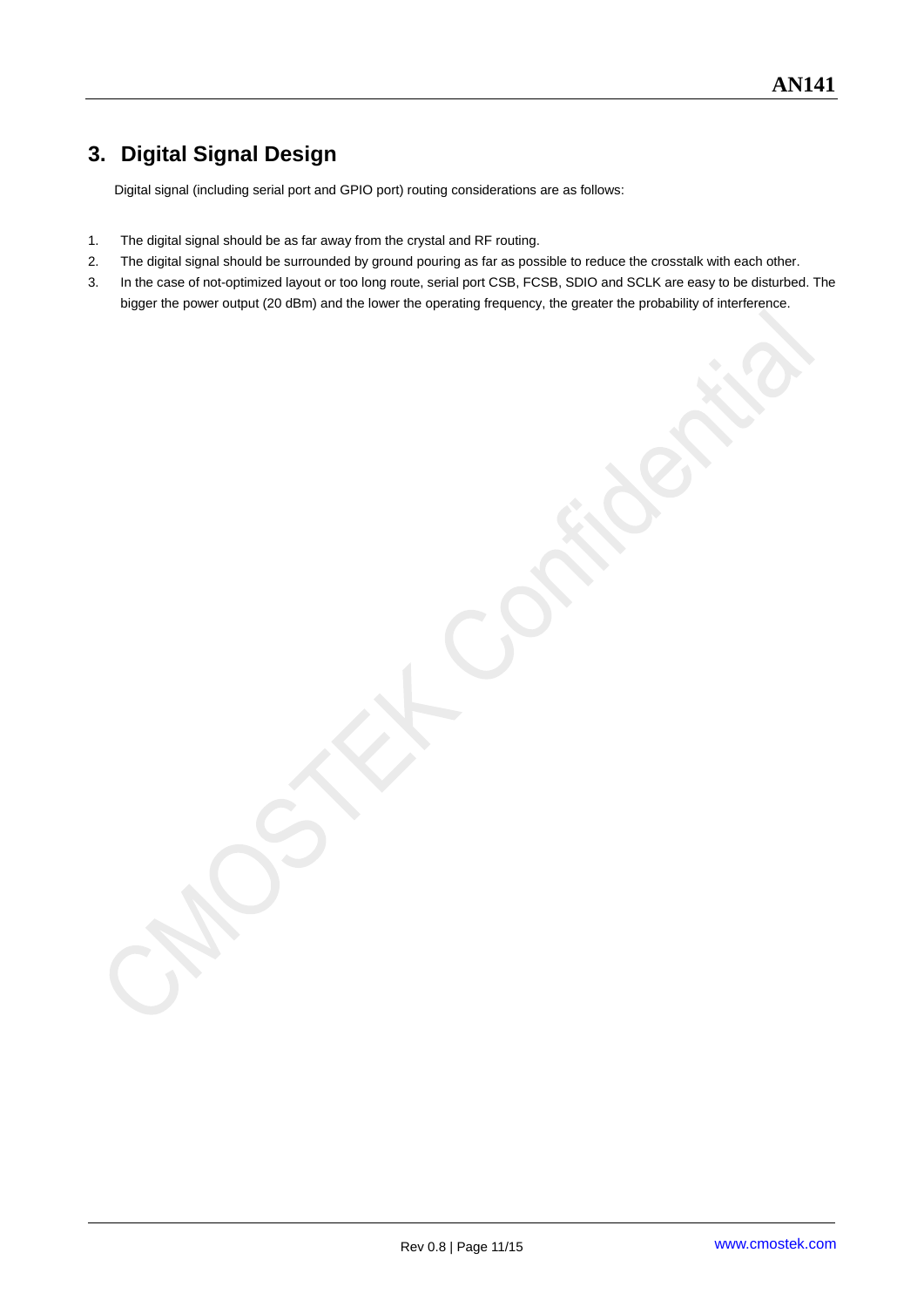## <span id="page-11-0"></span>**4. Power and Ground Design**

#### <span id="page-11-1"></span>**4.1 Power Filter Circuit Design**

In order to reduce the impact of the power ripple on the chip and the impact of the PA output on the power supply, the user should design the filter capacitor according to the following.

- 1. C10 is close to the AVDD pin
- 2. C11 is close to the DVDD pin.
- 3. C12 and C13 are close to the choke inductor. It is recommended that the C13 should be reserved to reduce the higher harmonics.
- 4. C14 reference range is 4.7 uF- 10 uF in according to PA output power and power supply circuit performance.



**Figure 5. Power Filter Circuit Design**

#### <span id="page-11-2"></span>**4.2 Ground Pouring Design**

#### **Instructions**:

- 1. Reference ground: RF routing needs the large and continuous ground for reference in the adjacent layer to achieve the high efficiency power output and the best receiving sensitivity.
- 2. Both sides of the RF routing should be surrounded by the ground. The ground vias should be connected to the reference ground to reduce stray radiation.
- 3. Each layer GND network should be connected to the reference ground layer by the vias to reduce the loop size and thus reduce the radiation.
- 4. The edge of PCB should design the ground pouring as far as possible, and the vias spacing is not more than λ/10, thereby reducing the radiation and enhancing the ability of resisting ESD.
- 5. IC substrate must have several vias to the ground layer, so as to improve the chip RF performance.
- 6. The crystal circuit is sensitive to the interference and it is isolated by the ground.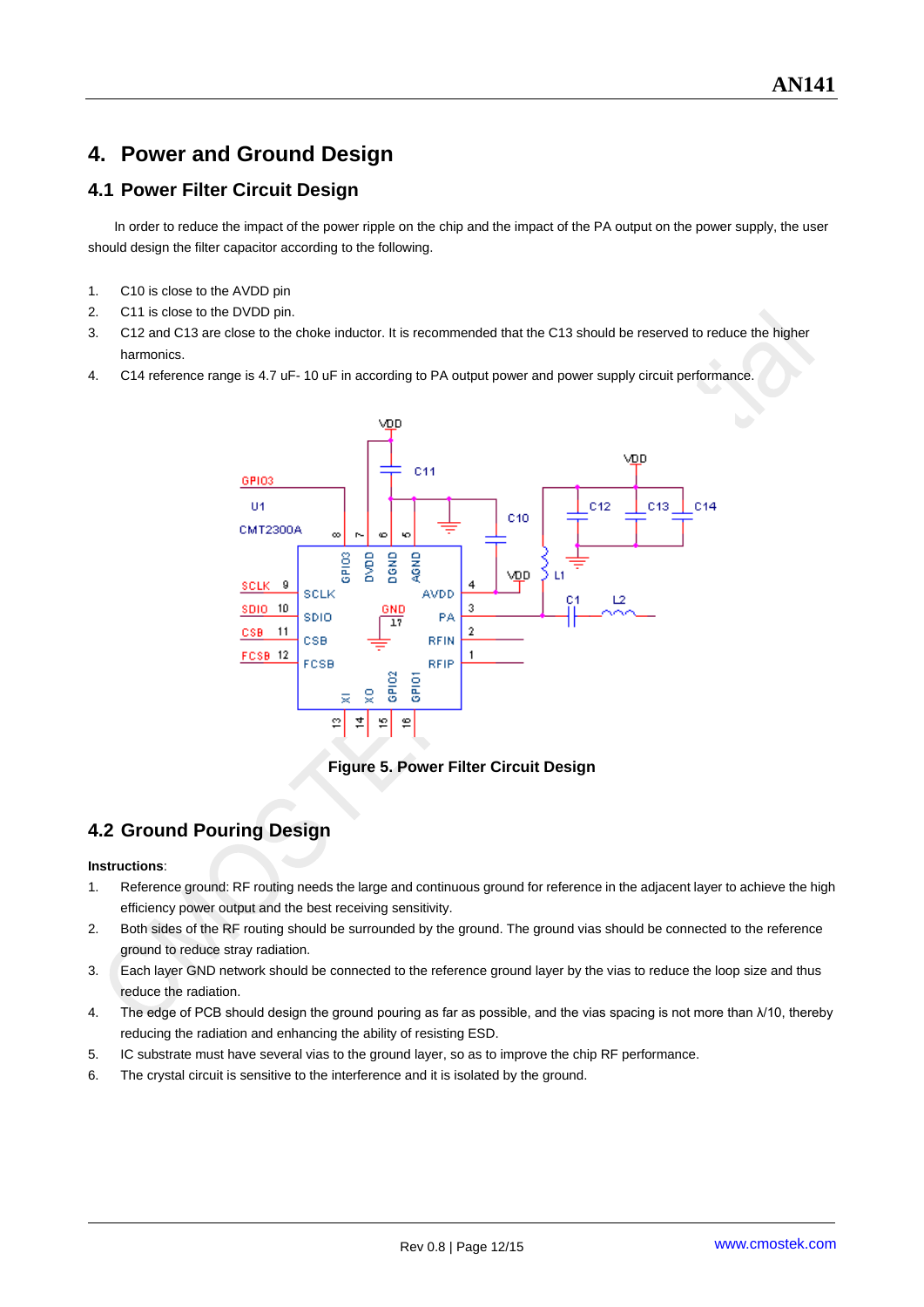## <span id="page-12-0"></span>**5. Design Checklist**

| <b>RF Design</b> |                                                                                                                       |  |  |  |  |  |
|------------------|-----------------------------------------------------------------------------------------------------------------------|--|--|--|--|--|
|                  | Whether or not the filter capacitor has been as close as possible to the chip power supply pin.                       |  |  |  |  |  |
|                  | Whether or not the choke inductor has been as close as possible to the PA pin.                                        |  |  |  |  |  |
|                  | Whether or not the adjacent inductor has been avoided in the same direction.                                          |  |  |  |  |  |
|                  | Whether or not the RF signal track is as short as possible.                                                           |  |  |  |  |  |
|                  | Whether or not the RF transmission line width has considered the impedance.                                           |  |  |  |  |  |
|                  | Whether or not the entire matching network has been as close as possible to the chip.                                 |  |  |  |  |  |
|                  | Whether or not the silk print should not be printed on the RF component and the layout routing as far<br>as possible. |  |  |  |  |  |
|                  | Whether or not ground pouring and RF routing have been as smooth as possible.                                         |  |  |  |  |  |
|                  | Whether or not the antenna impedance has been matched to 50 $\Omega$ .                                                |  |  |  |  |  |
|                  | Whether or not the PCB antenna width is more than 1 mm.                                                               |  |  |  |  |  |
|                  | <b>Crystal Circuit Design</b>                                                                                         |  |  |  |  |  |
|                  | Whether or not the crystal has been as close as possible to CMT2300AW.                                                |  |  |  |  |  |
|                  | Whether or not the crystal has been as far away as possible from the PA output, the antenna and the                   |  |  |  |  |  |
|                  | digital line, and the ground should be designed around the crystal as much as possible.                               |  |  |  |  |  |
|                  | Whether or not the metal shell of the crystal is grounded.                                                            |  |  |  |  |  |
|                  | <b>Digital Signal Design</b>                                                                                          |  |  |  |  |  |
|                  | Whether or not the digital signal has been far away from the crystal and RF routing                                   |  |  |  |  |  |
|                  | Whether or not the digital signal has been surrounded by the ground.                                                  |  |  |  |  |  |
|                  | <b>Ground Design</b>                                                                                                  |  |  |  |  |  |
|                  | Whether or not apply the large and continuous ground.                                                                 |  |  |  |  |  |
|                  | Whether or not the ground routing has made the current loop as small as possible.                                     |  |  |  |  |  |
|                  | Whether or not the PCB edge has added the vias and the spacing is not more than $\lambda$ /10.                        |  |  |  |  |  |
|                  | Whether or not the IC substrate have added several vias to the reference ground layer.                                |  |  |  |  |  |
|                  |                                                                                                                       |  |  |  |  |  |

#### **Table 5. Design Checklist**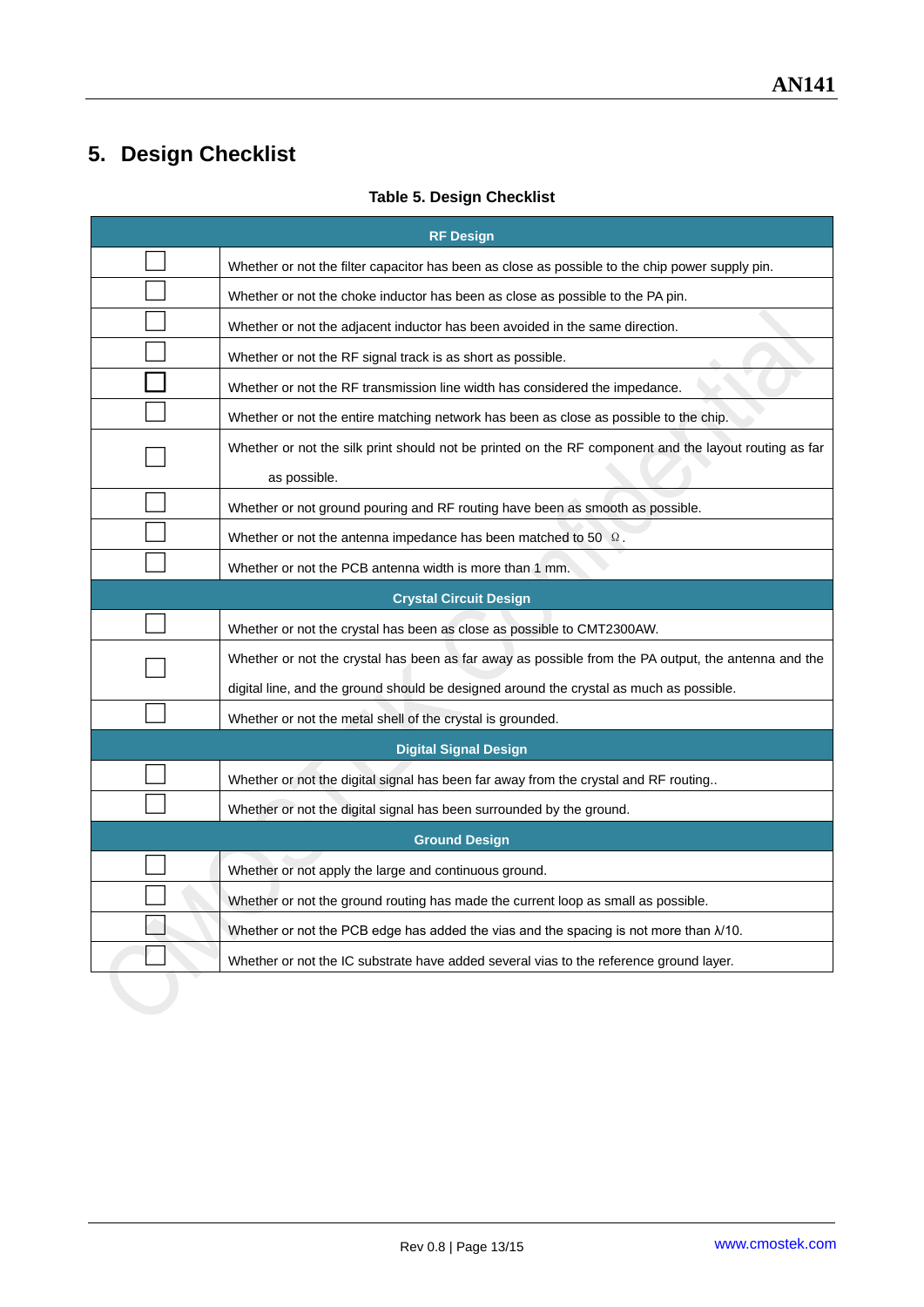## <span id="page-13-0"></span>**6. Document Change List**

|  |  | Table 6. Document Change List |
|--|--|-------------------------------|
|--|--|-------------------------------|

| Rev. No. | Chapter. | <b>Description of Changes</b> | <b>Date</b> |
|----------|----------|-------------------------------|-------------|
| 0.8      | Αll      | Initial release               | 2017-05-05  |